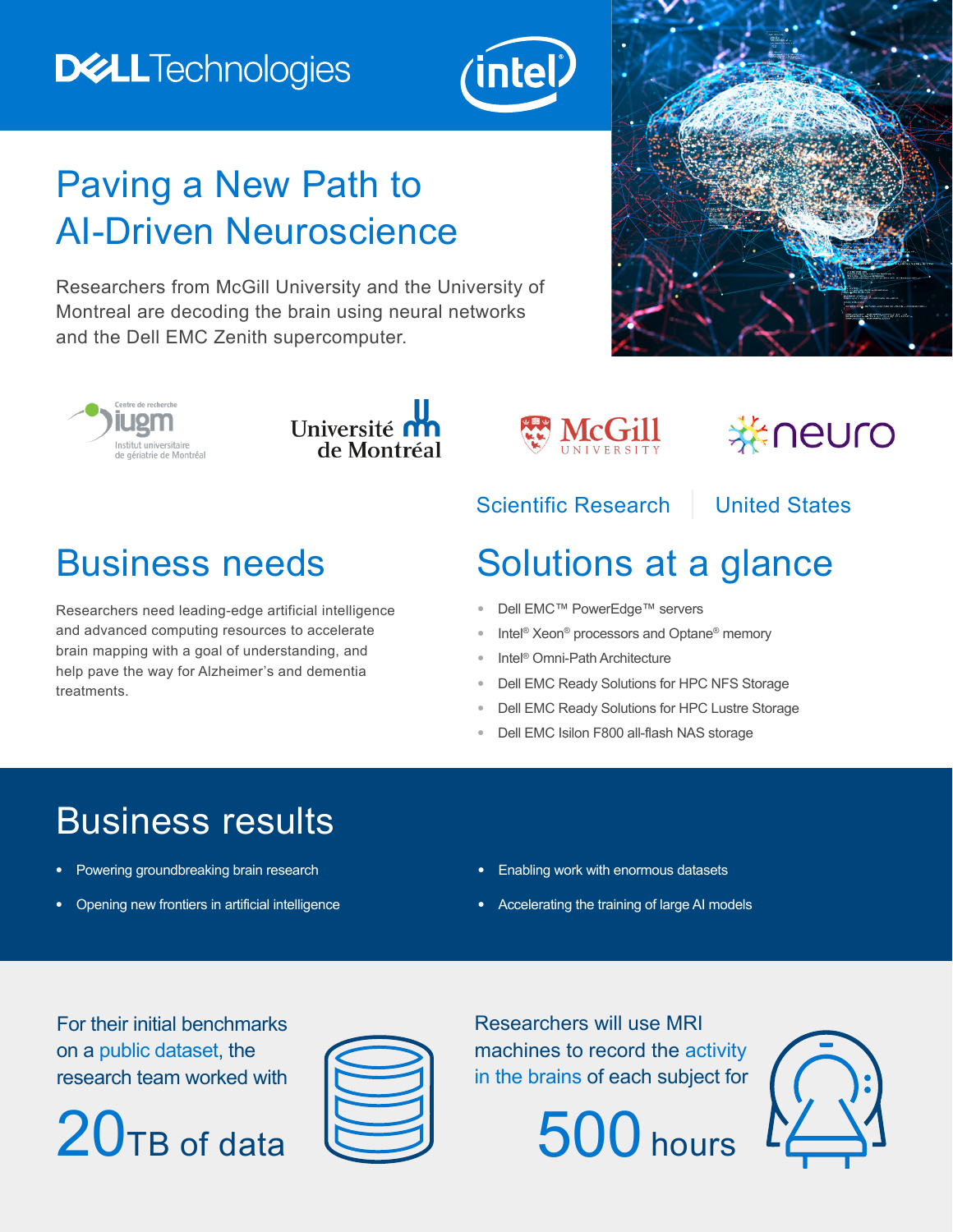## Reading minds in a brain lab

In the development of artificial intelligence applications, the holy grail is the creation of an artificial neural network that functions like the human brain. This is an elusive goal, because the human brain is an extremely complex organ that functions in flexible and fluid ways that can be difficult to replicate in the world of artificial intelligence (AI).

Today, researchers from McGill University and the University of Montreal are making breakthroughs in this area by using functional magnetic resonance imaging (fMRI) of the brains of people carrying out various cognitive tasks. The goal is to better understand and create computational models of how the brain works, and then use those models to train artificial neural networks to map the images to actions quickly and accurately.

For example, having a fully developed computational model of how memory works would make it possible to compare brain activity with what works or does not work and understand which model is playing out in the simulated brain of a patient. With this base, the research team could gain deep insight into the mechanics of memory function in those suffering from age-related brain illnesses, including Alzheimer's disease and other forms of dementia.

This would be a big leap forward for the AI world, according to one of the lead researchers on the project, Dr. Pierre Bellec, an associate professor at the University of Montreal. Dr. Bellec is the scientific director of the Courtois Project on Neuronal Modelling (NeuroMod), which is spearheading the collaborative research effort.

"Something the brain does really well is to switch from one context to another," Dr. Bellec explains. "It has very elaborate organization, and specialized networks and subnetworks, and those networks and subnetworks are able to reconfigure dynamically. By contrast, current architectures used by AI researchers are extremely specialized for certain types of tasks, and have a hard time generalizing over different contexts."

The researchers hope that by mimicking the architecture of the human brain they can develop a more versatile AI model that can generalize over different tasks, much the way the human brain does.

"AI has been an inspiration forever, but here we are not just drawing general principles, we are doing extensive imaging to map out the activity of the brain in an unprecedented level of detail," Dr. Bellec explains. "We're hoping to be able to draw directly from rich data to gain insight on how the brain works, rather than drawing from general, vague principles."

To collect the datasets for this ambitious effort, the research team has recruited a small group of volunteers — a half dozen subjects — to watch videos, look at images and play video games while they are in an MRI machine. The research team had to build a new game controller without any metal, printed in 3D plastic with a fiber optic cable connection. The machine allows the researchers to track and record the activity in the brains of the subjects as they carry out their tasks. The research team expects to gather many terabytes of data over the course of the five-year study, during which time each subject will spend around 500 hours in an MRI machine.



#### The NeuroMod project

The Courtois Project on Neuronal Modelling, also known in AI and computational neuroscience circles as NeuroMod, is a privately funded research effort based at the Montreal Geriatric University Institute. Neuromod aims to build more robust artificial intelligence systems that can replicate patterns in the brain as they have been measured with MRI data from human brain activity when learning, playing video games, looking at images and more. The project is pushing several barriers, from developing new neuroimaging and processing techniques to developing new AI frameworks to support these. NeuroMod data will also serve as a public resource for further research in neuroscience and AI.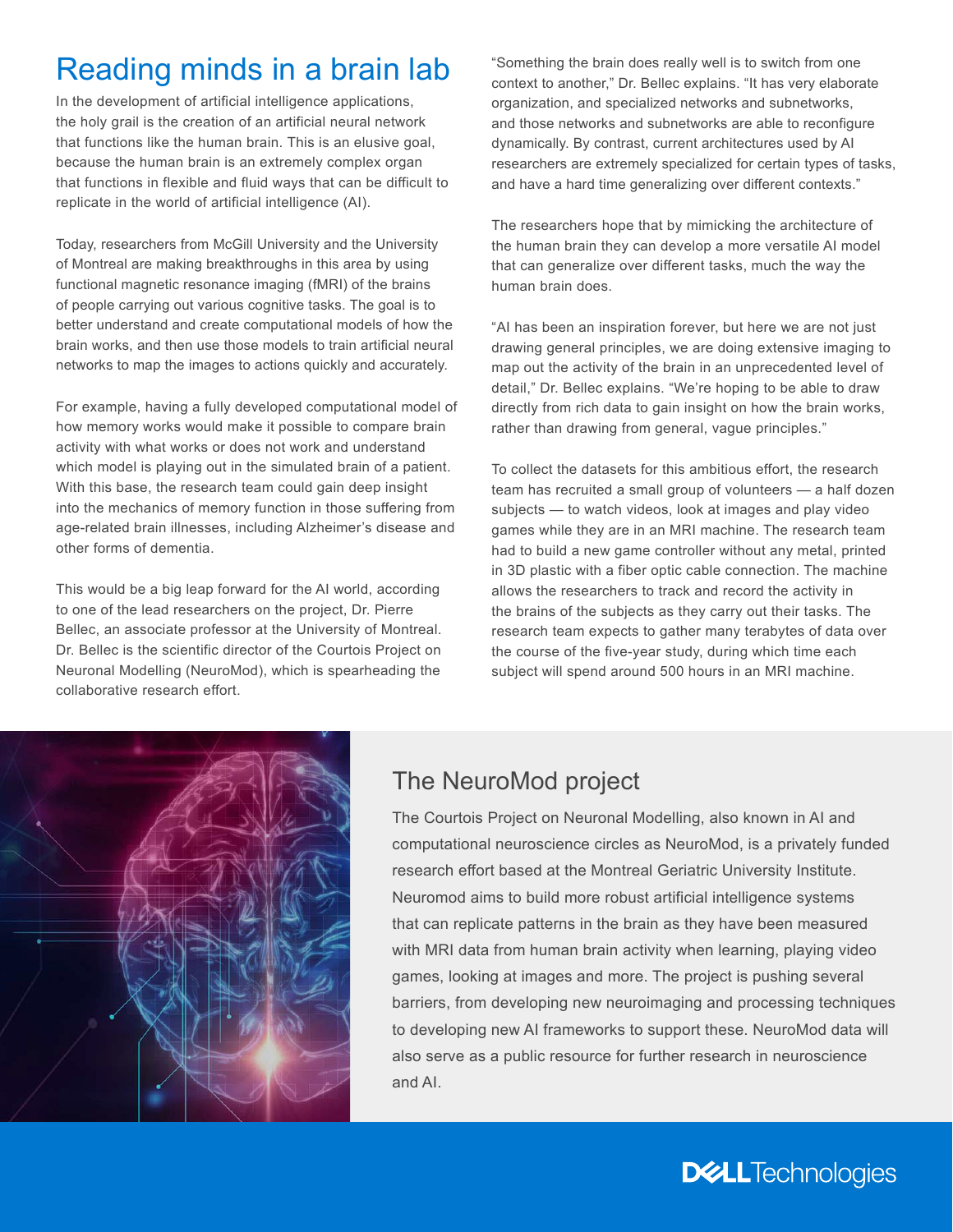"Essentially, we are trying to find a new way to integrate activity from human neural networks to help train artificial networks," Dr. Bellec says. "The hope is that if we manage to do that, we can create computational models of how the brain works. And potentially we can train new artificial neural networks that may perform better in some settings than what we have now."

### The computing infrastructure and initial benchmarks

To move this project forward, researchers from the University of Montreal teamed up with researchers from Alan Evans' lab at McGill University who have extensive experience in high performance computing and work with MRI images that require large memory capacities.

They also sought the help of Dell Technologies and Intel, along with the data science and supercomputing resources of the Dell Technologies HPC & AI Innovation Lab in Austin, Texas. The team is using the lab's Intel-based Zenith cluster, which includes hundreds of Dell EMC PowerEdge™ servers with Intel® Xeon® Scalable Processors and the Intel® Omni-Path Architecture.

"People have done a lot of training on GPUs," Dr. Bellec says. "We wanted to use CPUs for this project, thinking a CPU deep learning architecture with a large memory capacity would be better for larger files. We thought this type of hardware would be a perfect fit for our use case, so we decided to run some benchmarks."

After testing on a GPU architecture, the team found that a CPU-based model can maintain similar performance — with validation accuracy reaching 99 percent after 10 epochs in distinguishing five types of body movements, and 91 percent after 20 epochs in classifying eight types of visual working-memory tasks. And while achieving performance similar to the GPU-based models, the CPU-based model requires much less training time — 20 minutes vs. 3 hours per epoch — when using 10 CPU nodes and two GPU cards, respectively. Considering CPU resources can often be more easily accessed, the project provides a more feasible solution for the application of deep neural networks on large-scale neuroimaging data by training the model directly on CPU hubs instead of waiting for other resources.

For those initial benchmarks, which kicked off the NeuroMod project, the research team used publicly available datasets from the Human Connectome Project, according to the team's senior postdoc, and team lead on the project, Dr. Yu Zhang.

The Human Connectome Project, which is mapping the neural connections in the brain, offers researchers access to fMRI scans from 1,200 subjects.

"Currently, we're using that project data and trying to decode brain cognition," Dr. Yu Zhang says. "The neural networks take a short series of 3D fMRI volumes and try to predict the specific task the subject was performing during the scanning."

In the benchmarks on the public dataset, the team is evaluating the performance of two different architectures — a traditional convolutional neural network and a more complex one, called ResNet, that has been used a lot in image processing.

"The benchmarks we are doing are what we call brain decoding, or in layman's terms, mind reading," Dr. Bellec says. "You look at brain images and try to predict what people were doing. In the next stage, we will have our own data, in which we play video games. The idea is to try to train an artificial neural network to play the video game in the style of the particular player."

#### Big data and big memory

By its nature, NeuroMod is a project that needs an HPC system with a large memory capacity to handle terabytes of data. In the initial benchmarks on the public dataset from the Human Connectome Project, the research team was dealing with nine terabytes of compressed data, or 20 terabytes in an uncompressed form.

"And that's only for the brain images," Dr. Bellec says. "We are also collecting data from all the videos, and we are collecting a lot of physiological data on the subjects, including heartbeat, respiration and the small motion of their eyes in very high resolution. All those auxiliary data, which we will eventually use in the model, can add tens of terabytes of data."

This deluge of data makes it all the more important to have ready access to an HPC cluster with big memory, which is what the team is getting through the Dell Technologies HPC & AI Innovation Lab and its Zenith supercomputer. This all-CPU system is on the Top 500 list of the world's most powerful HPC machines, and it has been designed to support massively parallel traditional scientific applications as well as emerging machine learning workloads.

Central to the Zenith system's capabilities are a variety of Intel® Xeon® processors with both host and coprocessors sporting Intel® Xeon® Platinum and Gold processors. In addition, the system marks a first for Dell Technologies as part of the Intel